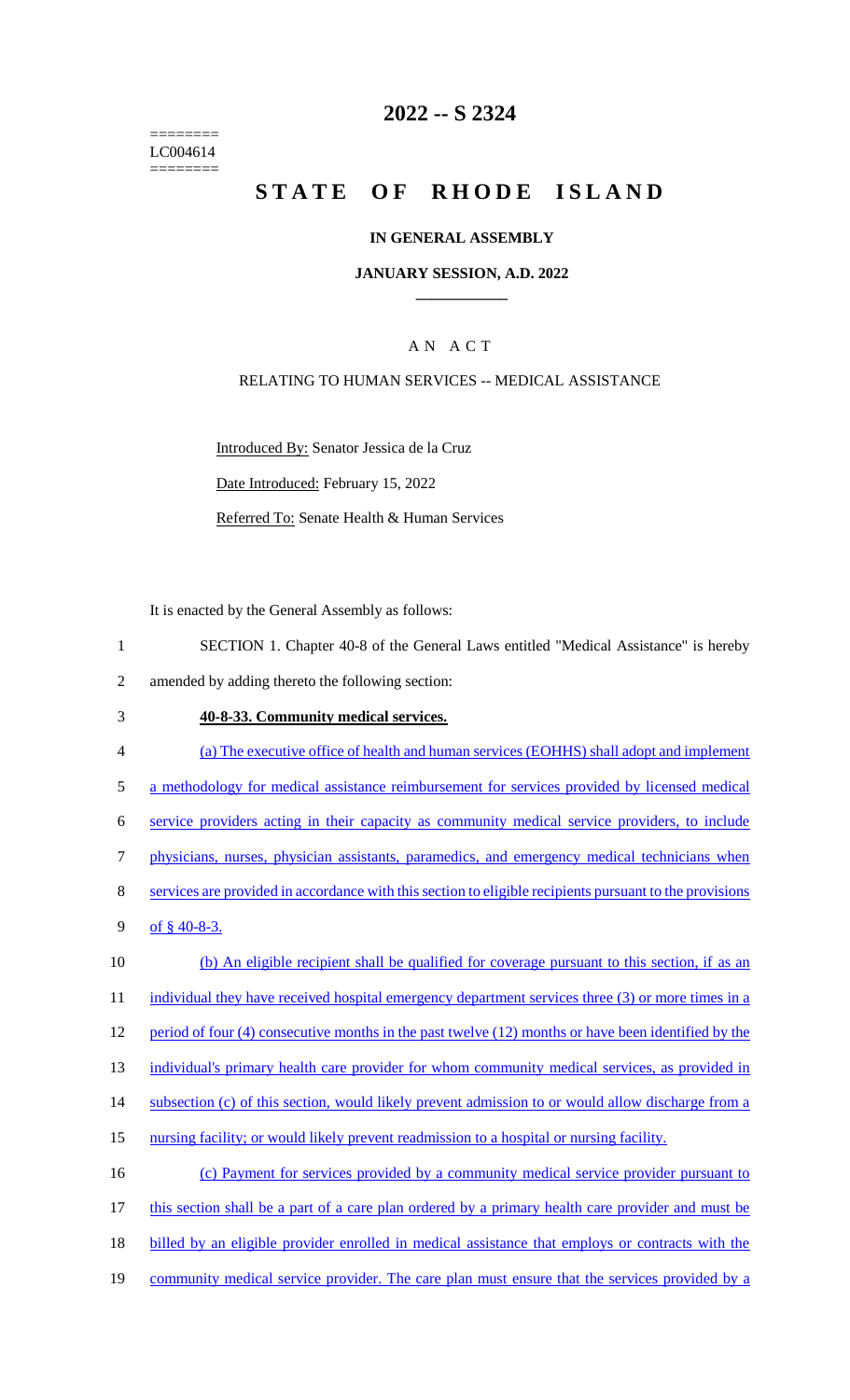| $\mathbf{1}$   | community medical service provider are coordinated with other community health providers and       |
|----------------|----------------------------------------------------------------------------------------------------|
| $\overline{2}$ | local public health agencies, and that the community medical services do not duplicate services    |
| 3              | already provided to the patient, including existing home health care or waiver services. Community |
| 4              | medical services shall include health assessment, chronic disease monitoring and education,        |
| 5              | medication compliance, immunizations and vaccinations, laboratory specimen collection, hospital    |
| 6              | discharge follow-up care, and minor medical procedures approved by the director of the department  |
| 7              | of health.                                                                                         |
| 8              | (d) Services provided by a community medical service provider to an eligible recipient who         |
| 9              | is also receiving care coordination services must be in consultation with the providers of the     |
| 10             | recipient's care coordination services.                                                            |
| 11             | (e) Nothing in this section shall be construed to authorize any medical service provider to        |
| 12             | provide services beyond or outside the scope of their training or license authorization.           |
| 13             | (f) The director of the department of health may promulgate rules and regulations to               |
| 14             | implement the method and manner of health care services to be provided pursuant to the provisions  |
| 15             | of this section.                                                                                   |
| 16             | (g) The department of human services or EOHHS shall seek federal approval to implement             |
| 17             | the provision of this section.                                                                     |
| 18             | SECTION 2. This act shall take effect upon passage.                                                |

======== LC004614  $=$